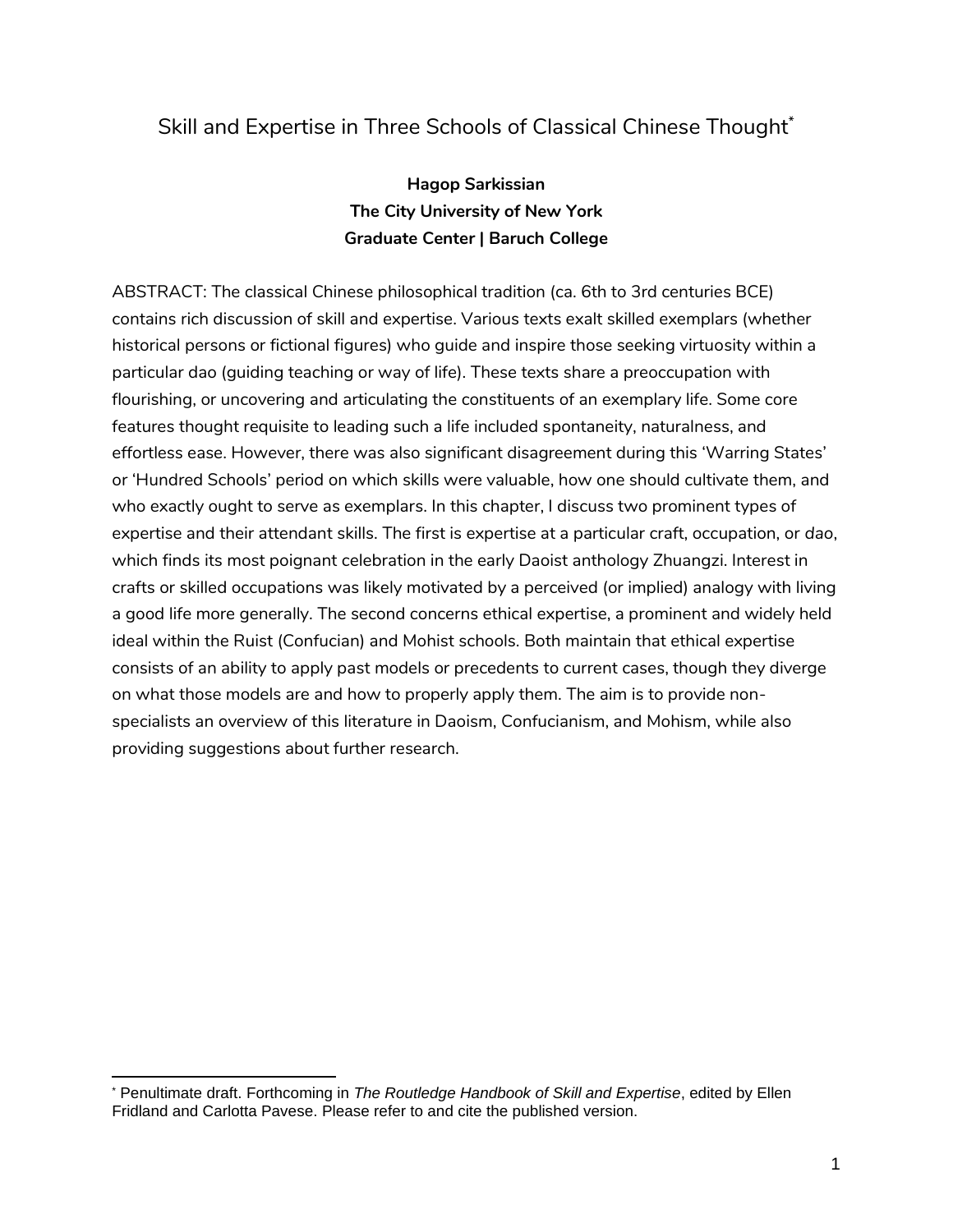### Skill and Expertise in Three Schools of Classical Chinese Thought

**Hagop Sarkissian The City University of New York Graduate Center | Baruch College**

When reading texts in the classical Chinese philosophical tradition (ca. 6th to 3rd centuries BCE), one is struck by regular celebrations of skill and expertise. Various schools of thought exalt skilled exemplars (whether historical persons or fictional figures) for guiding and inspiring those seeking virtuosity within particular *dao*s (guiding teachings or ways of life), reflecting a shared preoccupation with uncovering and articulating the constituents of an exemplary life. Indeed, there is substantial overlap on some of the core features thought requisite to leading such a life, including spontaneity, naturalness, and effortlessness [\(e.g. Slingerland, 2007\).](https://paperpile.com/c/Sfgud6/Vqsu/?prefix=e.g.) Nonetheless, given the wide array of philosophical thought in this period (later dubbed the *Hundred Schools* period), there was also significant disagreement on what skills were valuable, how one should cultivate them, and who exactly ought to serve as exemplars.

In what follows, I will discuss two prominent types of expertise and their attendant skills. The first is expertise at a particular craft, occupation, or *dao*, which finds its most poignant celebration in the early Daoist anthology *Zhuangzi*. Interest in crafts or skilled occupations was likely motivated by a perceived (or implied) analogy with living a good life more generally. The second is ethical expertise, a prominent and widely held ideal within the Ruist (Confucian) and Mohist schools. Both maintain that ethical expertise consists of an ability to apply past models or precedents to current cases, though they diverge on what those models are and how to properly apply them. The aim is to provide non-specialists an overview of this literature as well as suggestions about further research.

### **Skill in Craft and Performance**

Some of the most well-known examples of skill and expertise involve particular crafts, professions, or ways of life. Chapter 19 ("Probing Life" 達生) of the *Zhuangzi*, a compendium of early Daoist thought, contains many such examples. The accounts share a common structure: a member of the societal elite (e.g. a Duke or Marquis) or a moralizing philosopher (e.g. Kongzi, better known to Westerners as Confucius) encounters a person of lower social status engaged in a mundane activity, yet with such depth of skill, grace, and proficiency, that it startles him. A lesson is thereby seemingly imparted about realms of meaningful human experience that are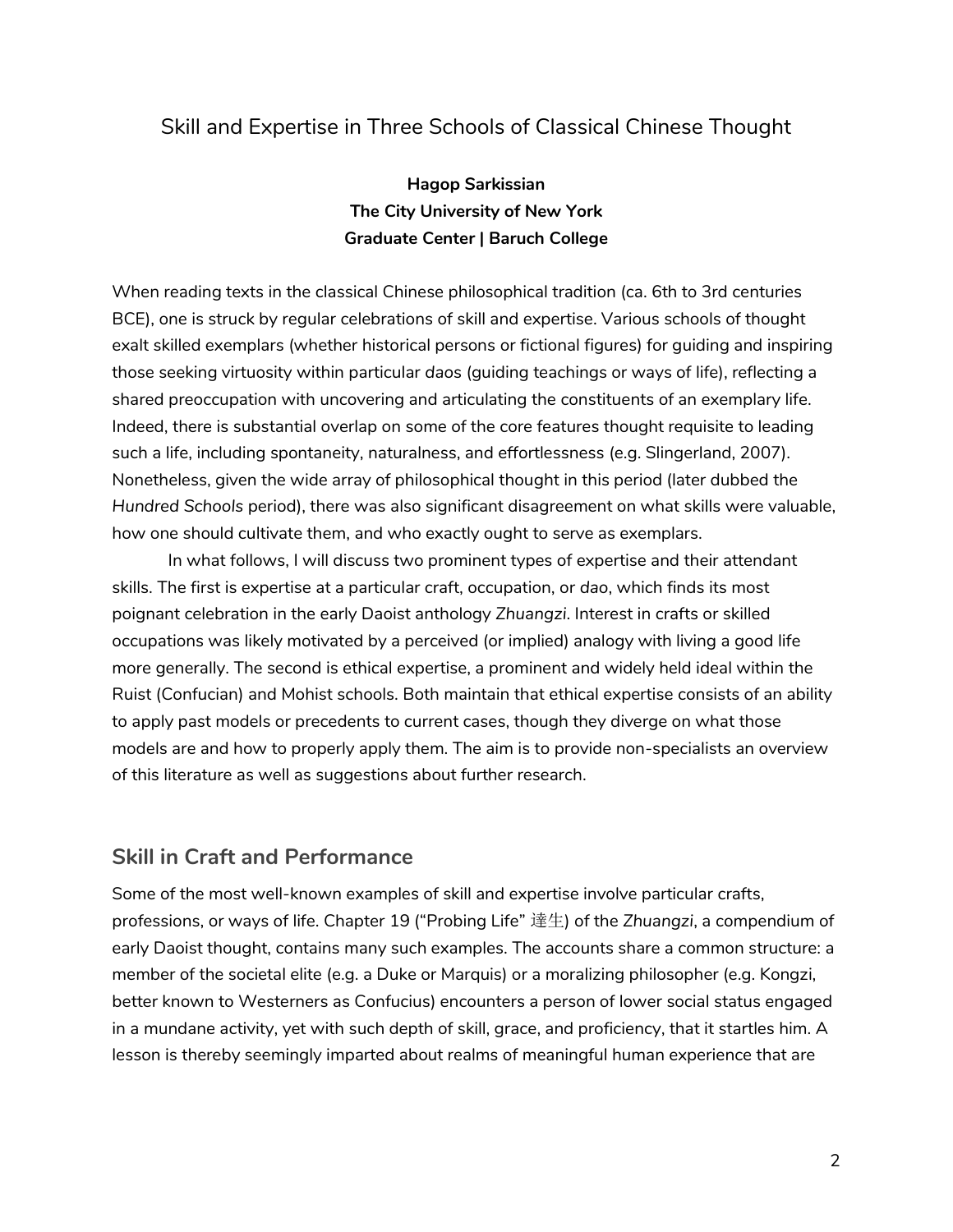typically overlooked. Thus, these episodes both valorize skill while also denigrating the blinkered perspective of the elite.

For example, in a representative passage, Kongzi gazes at a waterfall producing rapids so turbulent that no sea creatures dare swim in it, and foam so abundant that it persists miles downstream. Suddenly, he catches sight of a solitary figure in the water. Thinking this person in mortal danger he dispatches a disciple to render aid, only to see the person emerge from the depths full of song. Amazed, Kongzi asks for his *dao* of swimming. Instead, the swimmer describes his skill as developing naturally out of his having grown up both on land and in water, and thus being adept and at ease in both environments. These were the original circumstances given to him (*gu* 故), and his life course developed naturally therein. He cannot further articulate or illuminate his skiil save for thin descriptions (e.g. 'following the current'). What was ordinary from his perspective resulted in a way of life seemingly extraordinary to others. Here, Kongzi represents the perspective of a judgmental elite, who claims to possess deep insight on what is proper and improper, admirable and inadmirable, and goes around promulgating his beliefs on the assumption that people require guidance and education. Kongzi assumes the swimmer needs his help, yet he requires none at all. Rather, he has a surety and ease with his own life that Kongzi seems to lack [\(e.g. Møllgaard, 2007, p. 61\).](https://paperpile.com/c/Sfgud6/le00/?locator=61&prefix=e.g.) The nameless swimmer is thus a foil to the famous sage, who is characterized as out of touch and out of his depths.

The story of Wheelwright Pian in the same chapter follows this pattern of depicting skill as something learned through practice and hard to convey with words. "Neither slow nor hurried, I feel it through my hand, and it resonates with my mind," explains the wheelwright. "My mouth cannot put it into words. There is a knack in it somewhere that I cannot convey to my son, and which he cannot learn from me" (13/37/16-18).<sup>1</sup> Here's the general lesson:

Everyone in the world values *dao* when found in texts. A text does not go beyond its sayings, yet the sayings contain something of value. What is of value in sayings is the impressions they convey. The impressions follow from something else, and these cannot be transmitted with words. Alas, everyone values mere sayings and so transmits texts. Even though everyone values them [i.e. words and books], to me they seem not to obtain value; what everyone values is not what's *really* of value. (13/37/5-6)

<sup>&</sup>lt;sup>1</sup> Translations of the *Zhuangzi* are my own, though I consulted Graham [\(2001\)](https://paperpile.com/c/Sfgud6/FLMS/?noauthor=1) and Ziporyn [\(2009\).](https://paperpile.com/c/Sfgud6/m6SH/?noauthor=1) The numbering of sections (Book/Page/Line) refers to the standard ICS concordance. Locations of the textual references can also be determined using the Chinese Text Project website:

[http://ctext.org/tools/concordance.](http://ctext.org/tools/concordance) My thanks to Chris Fraser for numerous suggestions on parsing the original text. Any infelicities are my own.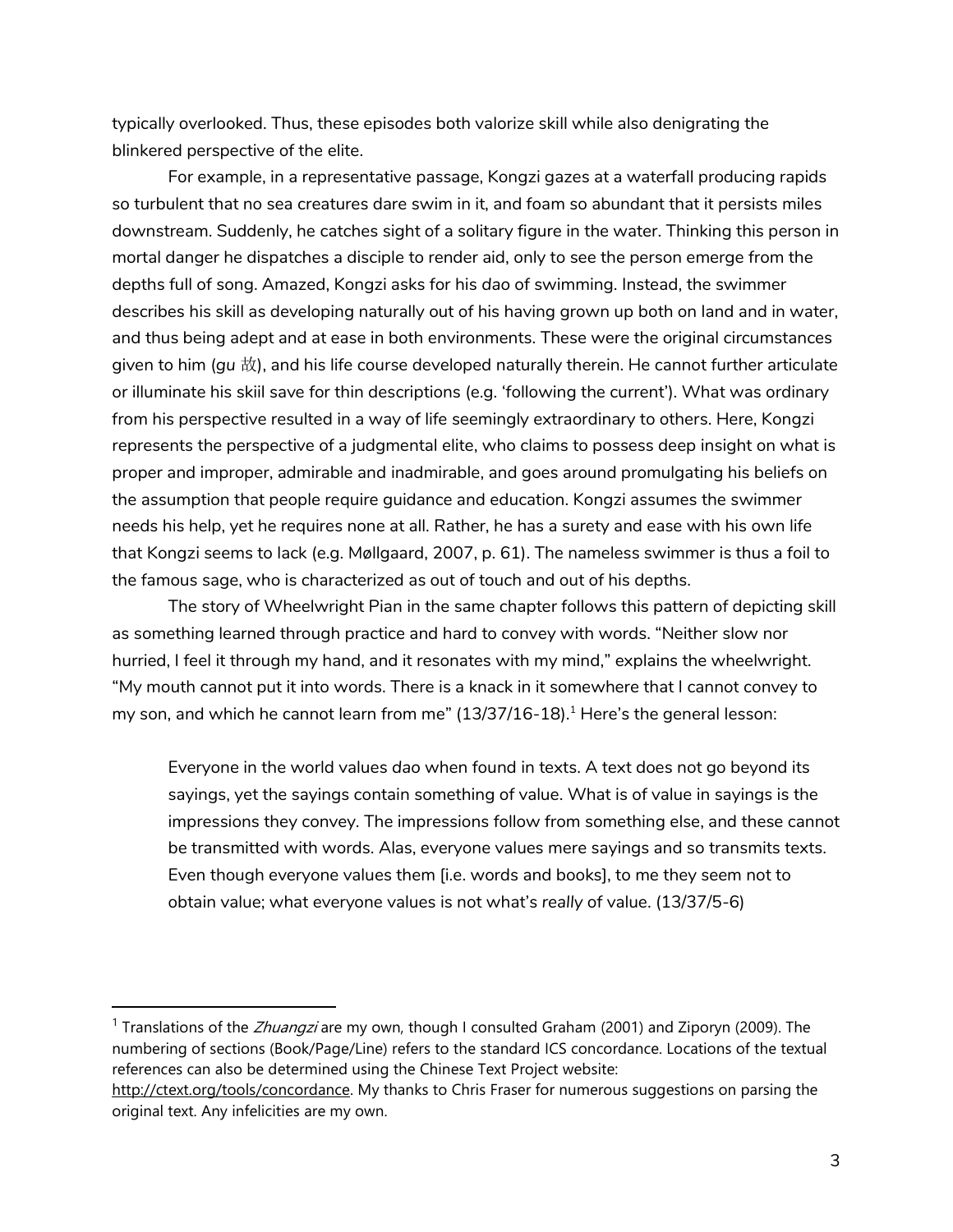Other stories include further details about the accumulation of skill and how it figures in satisfying way of life. In one such story, Kongzi runs into a hunchback catching cicadas with amazing dexterity. Kongzi inquires about his skills. The cicada catcher obliges, describing how he hones and sharpens his focus by balancing round pellets on top of one another. "If I can balance two without dropping them, I'll lose a few cicadas; if I can balance three, I'll miss just one in ten; if I can balance five, it will be like gathering them off the ground" (19/50/13-14). He then describes his heightened state of concentration while catching cicada:

"I settle my body like a tree stump, I hold my arm like the branch of a withered tree. Though heaven and earth are vast, though it contains a multitude of things, I am only aware of cicada wings. I don't wander or waver, and I would not trade cicada wings for any other thing. How could it be that I'd fail to succeed!" (19/50/14-15)

Kongzi later tells his disciples: "When the will is undivided, it congeals with the spirit" (19/50/16).

This latter term 'spirit' is a translation of *shen* 神, the source of a person's agency or vitality. It reappears in other discussions of skill in the *Zhuangzi*. In one such story, Kongzi tells his student Yan Hui of a time he encountered a ferryman handling a boat as though he were a spirit (*shen* 神). The ferryman claimed that the secret lay in forgetting what others cannot but bear in mind (i.e. the risk of drowning). He draws an analogy with high-stakes competitions.

When shooting [your arrow] for earthenware you're skilful; when shooting for fancy belt-buckles you're apprehensive; when shooting for gold you're discombobulated. Your skill is the same as ever, yet there's something that you come to be concerned with this is attaching weight to what is outside you. Whoever gives weight to what is outside him is being clumsy within.' (19/50/22-23)

Elsewhere, we read of a woodworker named Qing who carved a bellstand so amazing, people thought it was made by a ghost or spirit. A Marquis, marveling at his skill, asks his secret. The woodworker claims to achieve heightened focus through fasting and forgetting. "After fasting three days, I no longer keep in mind congratulations and reward, honors and salary. After five days, I no longer keep in mind blame or praise, skill or clumsiness. After seven days, I am so intent that I forget that I have a body and four limbs." The passage continues:

'During this time my lord's court does not exist for me. My skill concentrates, outside distractions melt away, and only then do I go into the mountain forest and observe the nature of the wood. When I see one of perfect form—only then is my vision of the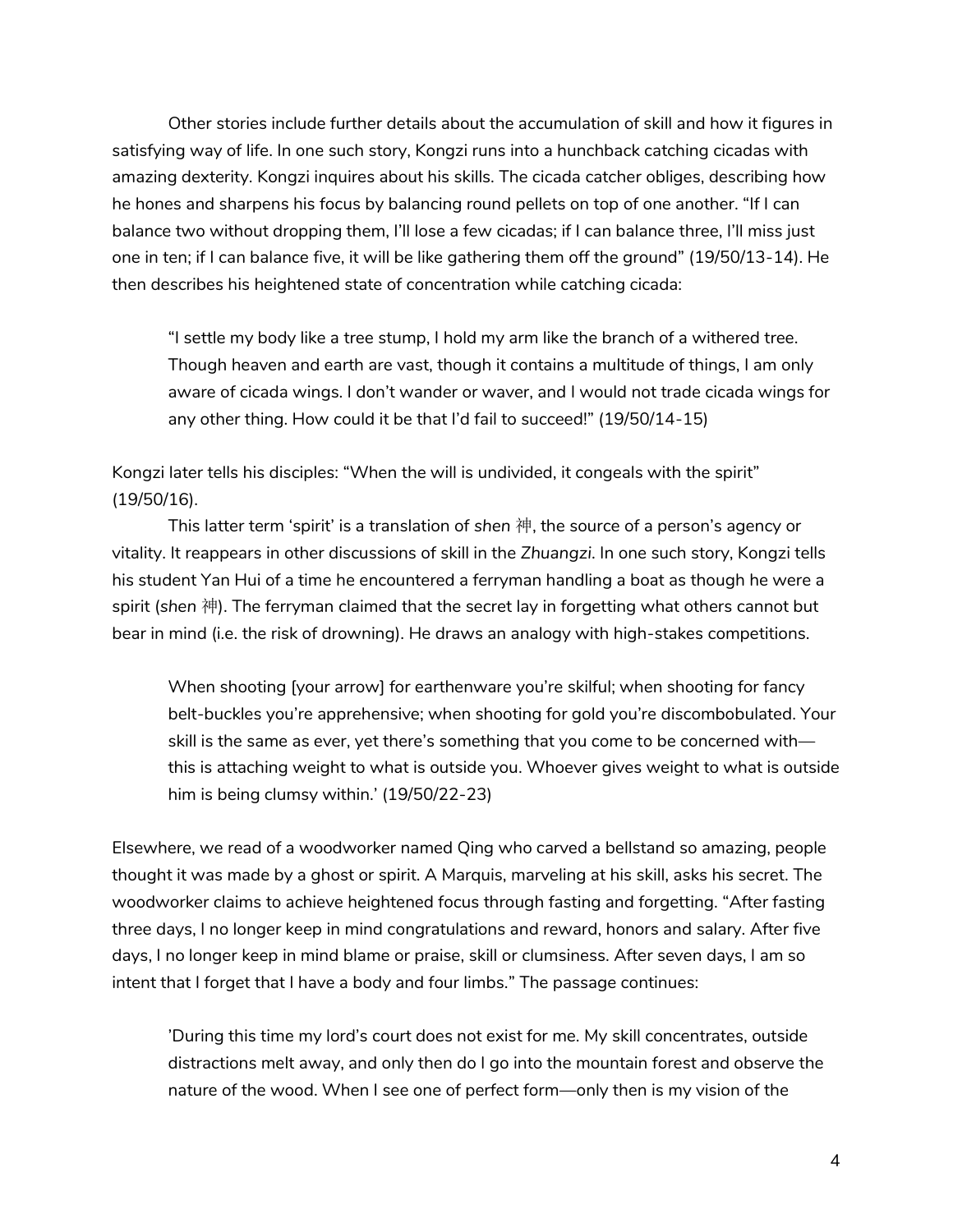bellstand formed, and only then do I put my hands to it. Otherwise, I'll just give the whole thing up… What people took to be the workings of a spirit in the vessel—could this be it? (19/52/5-8)

Some have noted similarities between these accounts and the experience of 'flow', as popularized by Mihalyi Csikszentmihalyi [\(e.g. Barrett, 2011; Singh, 2014\).](https://paperpile.com/c/Sfgud6/N4Nm+elTu/?prefix=e.g.,) Consider the following conditions that accompany experiences of flow:

- Perceived challenges, or opportunities for action, that stretch (neither over-matching nor underutilizing) existing skills; a sense that one is engaging challenges at a level appropriate to one's capacities
- Clear proximal goals and immediate feedback about the progress that is being made. [\(Nakamura and Csikszentmihalyi, 2014, p. 240\)](https://paperpile.com/c/Sfgud6/7JaQ/?locator=240)

There are obvious points of contact here with the skill stories in the Zhuangzi, which involve activities that are challenging yet not beyond the skills of the performer, with immediate goals internal to the activity itself. There are further parallels in the phenomenology of flow-type activities:

- Intense and focused concentration on the present moment.
- Merging of action and awareness.
- Loss of reflective self-consciousness (i.e., loss of awareness of oneself as a social actor)
- A sense of control; that one can in principle deal with the situation because one knows how to respond to whatever happens next.
- Distortion of temporal experience (typically, a sense that time has passed faster than normal).
- Experiencing the activity as intrinsically rewarding, such that the end goal is often a mere excuse for the process. [\(Nakamura and Csikszentmihalyi, 2014, p. 240\)](https://paperpile.com/c/Sfgud6/7JaQ/?locator=240)

Many of these features of flow are noted explicitly in the stories above, while the rest are either consistent with them or can be inferred from them [\(though cf. Slingerland, 2000; Fraser, 2014\).](https://paperpile.com/c/Sfgud6/PGKY+SM4m/?prefix=though%20cf.,)

I highlighted the use of the term *shen* (spirit / spirited) in the passages above. It is seldom noted, but significant, that in all the cases so far it is a term out-of-touch *observers* use to describe the manifestation of skill (whether in product, performance, or performer). Yet the performers themselves do not use this term, and thus it is difficult to know whether the observers' comments should be read as *veridical—*that is, reflecting the way the author sees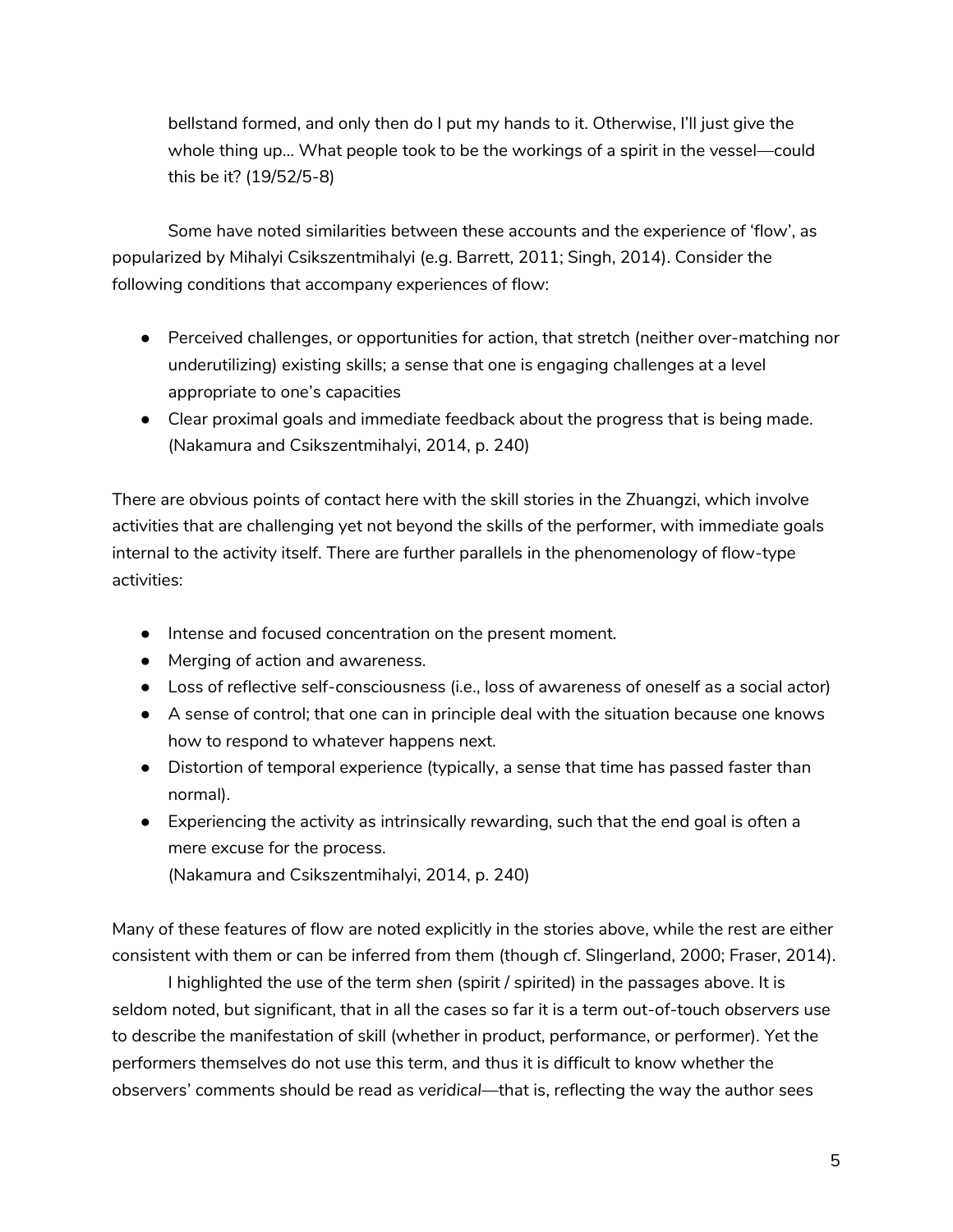these things (as truly spiritual achievements)*—*or as a *reductio*, reflecting the worthless perspective of the elitist.

The chief passage in support of the former interpretation is also the most famous skill story in the text. It involves a dialogue between a lord and his lowly cook.

Cook Ding was carving up an ox for Lord Wen-hui. Wherever his hand slapped, wherever his shoulders dipped, wherever his foot braced, wherever his knees pressed, the *thwack!* and *thud!* of flesh falling off and knife penetrating flesh was in perfect cadence, now in time with the Mulberry Forest Dance, now in tune with the Jing Shou Chorus. 'Wow! Excellent!' said Lord Wen-hui. 'That skill should attain such heights!' (3/7/30-3/8/2)

These opening lines depict the flow-like state of Cook Ding carving his ox, and the appearance of an elite (Lord Wen-hui) once again signals that he is meant to be a foil. The passage continues with the cook's response:

'What your servant loves is *dao*; I have advanced past skill. When I first began to carve oxen, I saw nothing but the ox. Three years more and I stopped seeing the ox as a whole. Nowadays, I encounter it with my spirit, and no longer look with my eyes. My overseeing knowledge ceases, and the spirit's impulses proceed. I rely on nature's layering, cleave along the main seams, follows the main cavities, and go by what is inherently so. A ligament or tendon I never touch, not to mention solid bone.

'A good cook changes his chopper once a year, because he cuts. A common cook changes it once a month, because he hacks. Now I have had this chopper for nineteen years, and have taken apart several thousand oxen, but the edge is as though it were fresh from the whetstone. The joints have spaces gaps, and the edge of the blade has no thickness. If you insert what has no thickness into a gap, then there's wide open spaces, and of course there is ample room to move the edge about. That's why after nineteen years the edge of my chopper is as though it were fresh from the whetstone.

'However, whenever I come to something knotty, I resign to the difficulty ahead. I proceed with caution and halt my gaze. My actions slow, my blade barely flicks and yet the whole thing crumbles to the ground. I stand, knife in hand, looking round proudly at the results, dawdling to enjoy the triumph until I'm quite satisfied. I then wipe the blade and put it away. '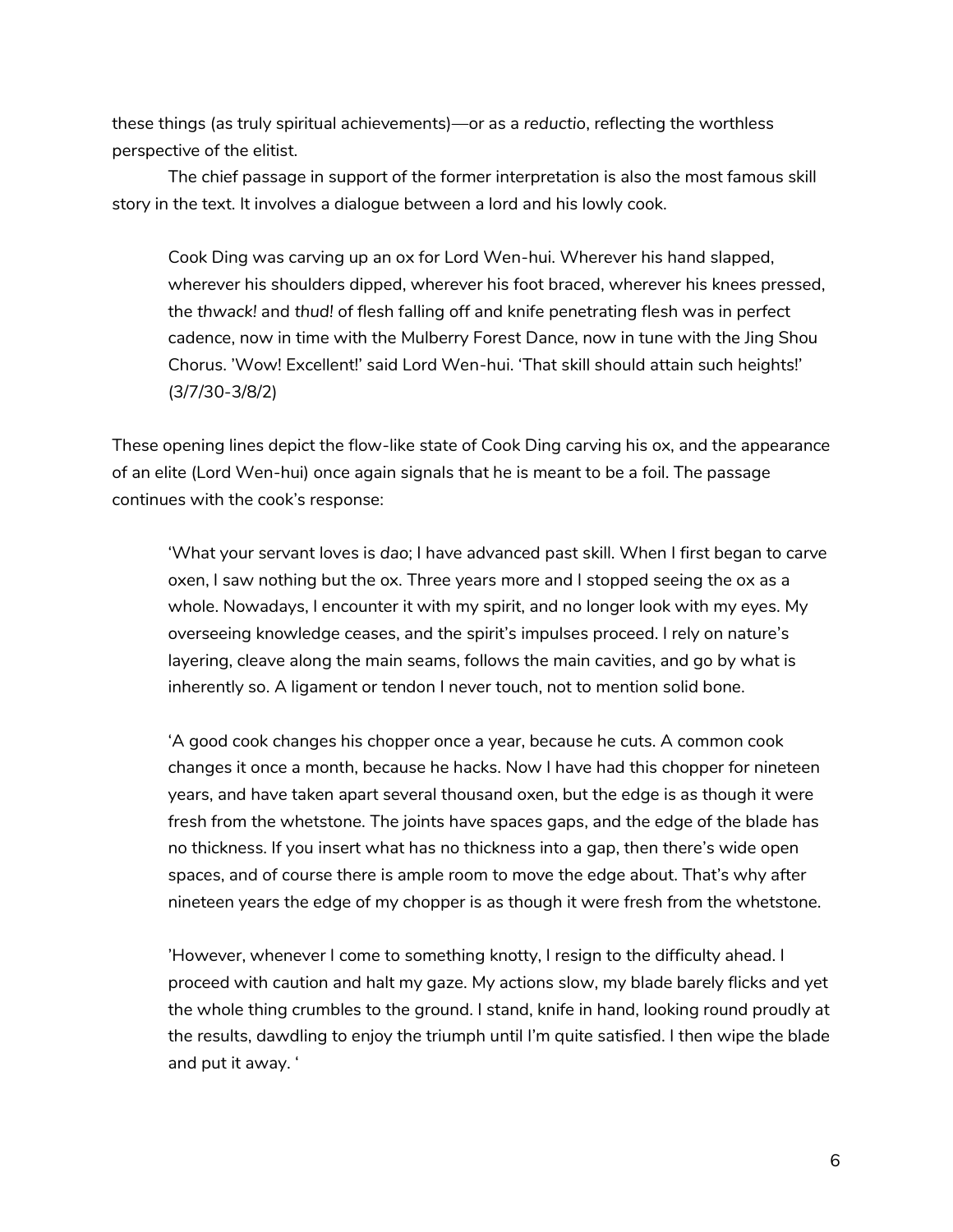'Excellent!' said Lord Wen-hui. 'Listening to the words of this cook, I have learned how to nurture life. ' (3/8/4-11)

Cook Ding's trance-like flow-states of engagement while carving oxen are described as going 'beyond skill', and indeed Lord Wen-hui is not only amazed at the cook's performance, but is even more impressed by his *words*. Lord Wen-hui hears the cook discuss his butchery and learns something about *life* and how to nurture it. Presumably, the secret to nurturing life involves analogous engagement with the world through one's spirit (a point that is echoed in the next chapter, *In the World of Men*, though within a political context).

The cook might thus be taken to represent something above and beyond skill. Edward Slingerland, for example, argues that we cannot understand expert skill *per se* to be the ultimate goal of any of the practices above. Skilled mastery in one domain is consistent with being an atrocious human being as a whole (e.g. abusive or malevolent to others). For Slingerland, this is unacceptable. Instead, we must understand such flow states as representing "a perfection of a unique and ultimate skill: the skill of becoming a fully realized human being and embodying the Way in the full range of one's actions". On this reading, the ideal "involved relating the individual to a larger normative cosmic order—as well as presenting an at least implicit picture of human nature as it relates to this order". Thus, this is "first and foremost a *spiritual* ideal... [with] roots in *archaic Chinese religion*" [\(Slingerland, 2007, p. 9 emphasis](https://paperpile.com/c/Sfgud6/Vqsu/?locator=9&suffix=emphasis%20added)  [added\).](https://paperpile.com/c/Sfgud6/Vqsu/?locator=9&suffix=emphasis%20added) 

Lee Yearley makes similar arguments. He reads into the text a special notion of drives called 'transcendent' drives, and he sees such drives depicted and celebrated throughout the text of the *Zhuangzi*.

Transcendent drives generate activities that exceed the normal capacities of the self and seem to arise from beyond it. They produce abilities that surpass normal abilities and transform normal actions… I find myself able to perform easily and well tasks that previously seemed to be far beyond my normal capabilities. Transcendent drives… allow powers such as the 神 shen, "daemonic"... to possess a person and therefore they help bring to a person the highest possible spiritual fulfillment. [\(Yearley, 1996, p. 154\)](https://paperpile.com/c/Sfgud6/aJfU/?locator=154)

Given this latter spiritual dimension, Yearley maintains that skilled activity in the text "transcends what most people would identify as normal skillfulness" (164).<sup>2</sup>

Such religious approaches tend to inflate the wondrous qualities of the skills involved, and advert to extra variables (e.g. the spirit, the 'daemonic', or 'transcendent drives') in order to

 $2$  Notwithstanding the prevalence of such interpretations, it remains unclear whether heightened or perfected skill is really different in kind as opposed to mere degree. For discussion, see Wenzel [\(2003\).](https://paperpile.com/c/Sfgud6/kdA1/?noauthor=1)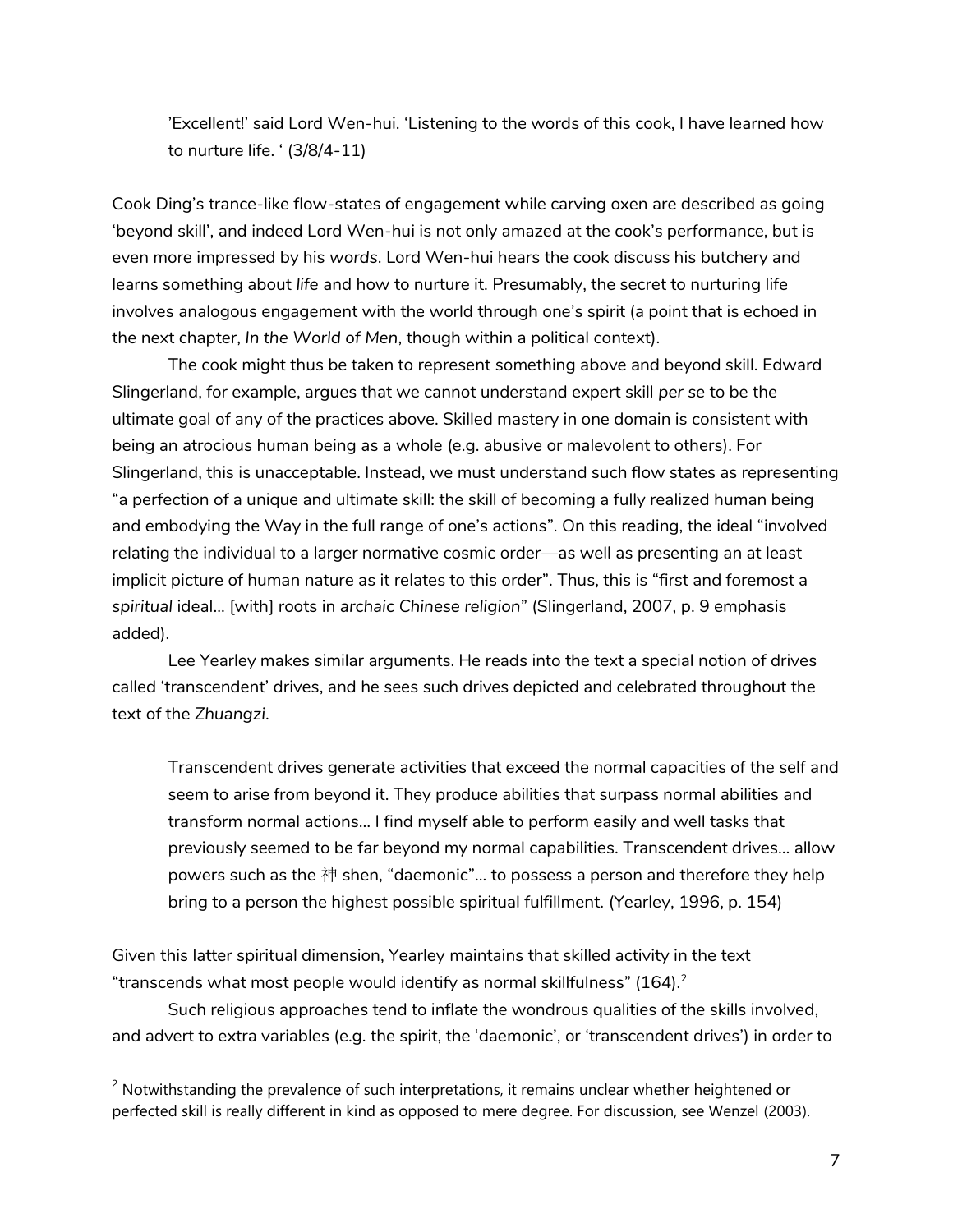explain this heightened gap between the ordinary and the extraordinary. But, as noted above, the fact that some of the activities seem rather ordinary (such as swimming, or catching cicadas—something children still do in China today) yet still engendering wonder and awe among the elite might instead be making light of just how divorced and alienated these elites are. Hans Georg Moeller and Paul J. D'Ambrosio [\(2017\)](https://paperpile.com/c/Sfgud6/NtHl/?noauthor=1) see both sides at work. However, they believe the fact that the skilled protagonists routinely reject being extraordinary weighs in favor of a more deflationary reading.

The extreme waterfall diver at Lüliang, the nameless drunkard mastering the art of falling off carts unharmed, and Cook Ding, the symphonic slaughterer, are oddly exaggerated 'players,' partly surreal and partly comical, partly mundane and partly miraculous. They are larger than life and at the same time most average, wonderful, and ordinary. Their stupefying skills are accompanied by the utmost unpretentiousness. These paradoxical artists *disown* their arts…. Thus, both the artisans and their arts are de-idolized and 'normalized,' and a routine of a paradoxically common and contingent excellence that one may or may not engage in emerges. [\(Moeller and D'Ambrosio, 2017,](https://paperpile.com/c/Sfgud6/NtHl/?locator=183-184)  [pp. 183](https://paperpile.com/c/Sfgud6/NtHl/?locator=183-184)–184)

The *Zhuangzi* is not alone for containing noteworthy depictions of skill and mastery. Thinkers and texts we now associate with the Ruist (or Confucian) tradition also invoke examples of skill and expertise across a number of domains, including (and especially) skill at forging human cultural and societal institutions. Exemplars of these kinds are venerated by the Ru for both creating and perpetuating culture through acts of human artifice (*wei* 偽), for it is only through their faithful transmission that culture can persist and thrive, benefiting and beautifying humankind. In the classical text *The Rites of Zhou* (周禮), we find a typical way the Ru saw these things.

The knowledgeable fashion things; the skillful transmit and maintain these things through generations. They are called artisans. The affairs of the hundred artisans are all thus creations of the sages. Some smelt metal to make knives; some harden the earth to make implements; some build chariots to travel over hills; some build boats to travel over water. All of these are things that were created by the sages. [\(Puett, 2001, p. 77\)](https://paperpile.com/c/Sfgud6/UMpo/?locator=77)

However, what is most striking from a contemporary perspective is the prevalence of a certain kind of expertise venerated by the Ru and Mohists alike. This is the idea of moral or ethical expertise.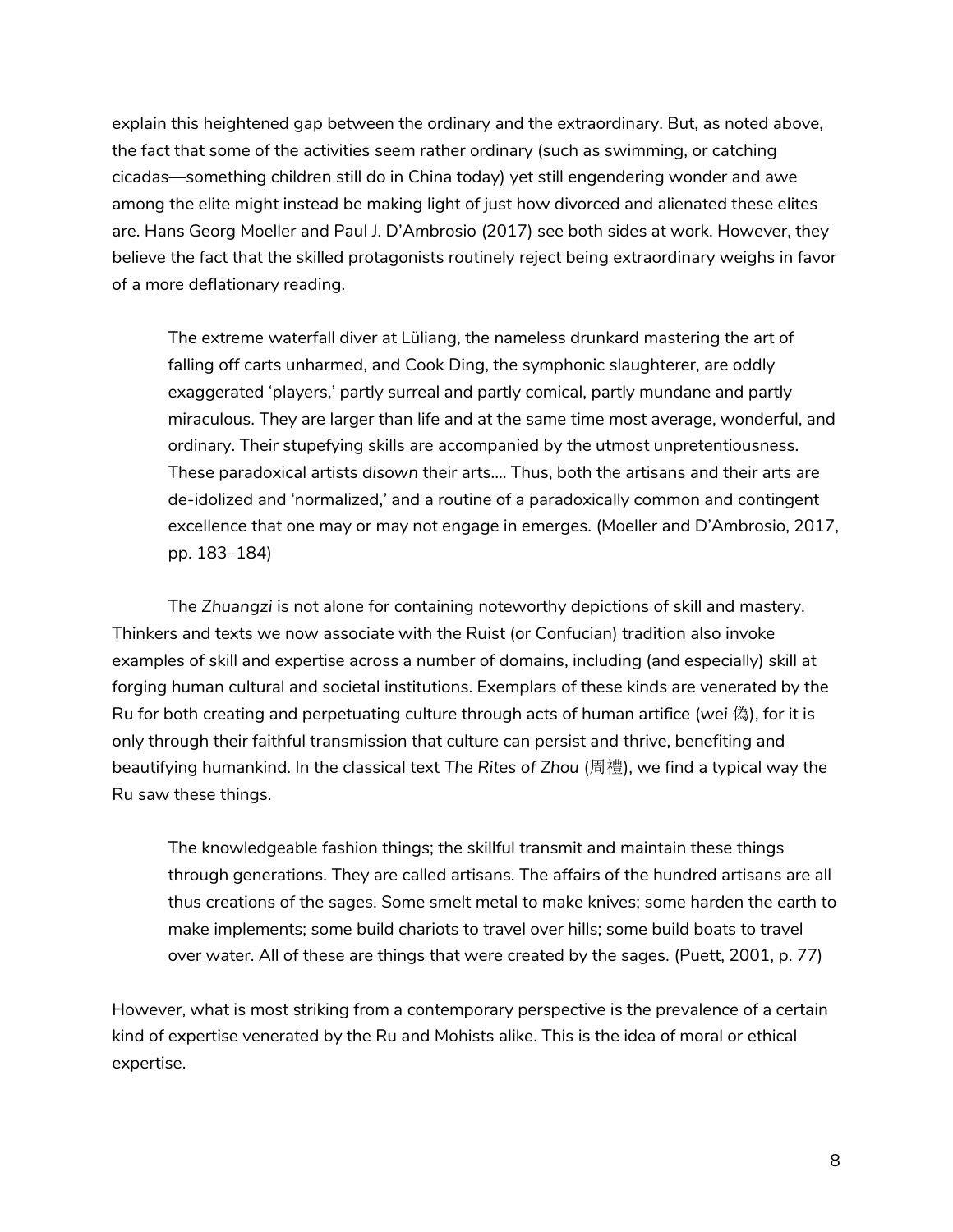### **Ethical Expertise**

The examples adduced above represent apt domains of expertise. As Christian Helmut Wenzel writes, the invocation of skill in these contexts is apt "because there is a specified range of objects, which corresponds to the specific craftsmanship, and because there are certain criteria of success that are available right from the start. Cook Ting [Ding] does not try to be a good swimmer, and the ferryman does not cut oxen" (Wenzel 119). By contrast, the idea that one might be an expert (or highly skilled) at ethics seems odd. What does ethical expertise consist of? How is it possible? The criteria themselves are subject to much dispute (should we focus on intent, character, or consequences?), and demonstrating ethical expertise seems problematic. If one were to skeptically interrogate the cicada catcher about whether he really has skill, he can just show the bounty of his hunt, for example. What could be the analogue in the ethical domain? Answering these questions would obviously take us far beyond the scope of this chapter. Nonetheless, some early Ruist texts had answers to these questions.

At a basic level, these texts maintained that one can be an expert at ethics because the core of ethics consists of adhering to and exemplifying norms of ritualized propriety (*li* 禮), a set of traditional protocols, ceremonies, rules of etiquette, and other formalized aspects of social interaction that, from their perspective, were honed and perfected by preceding generations of sagacious rulers and ministers, and passed down as a cultural inheritance that could then form the basis of an ethics curriculum.<sup>3</sup> The *li* included detailed and formalized rites and ceremonies keyed to significant life events on one end of a spectrum, with etiquette, manners, and basic courtesy on the other. They were thought to constitute the wisdom of ancient sages of impeccable character, and were revered as holding the key to proper enculturation, humanization, and communication. (A nearby, if imperfect, analogue for modern Westerners might be the norms governing conduct of the nobility in Victorian England.) These norms—the *li*—would apply to most social situations, and could be analogically extended to apply to all facets of life [\(Sarkissian, 2014\).](https://paperpile.com/c/Sfgud6/6Lo3)

It is important to note just how demanding the *li* were, and how long the Ru thought it would take to gain mastery of them. In the *Analects* (a collection of sayings and anecdotes about Kongzi and his immediate circle of interlocutors), for example, Kongzi claims to have started diligent study and practice at the age of 15, and only at the age of 70 had he internalizing these norms and honed his ethical sense such that his immediate inclinations were always correct (*Analects* 2.4). Xunzi (a 3rd century BCE Ru), takes up this line with vigor, and is at pains to note that skill or mastery at ethics does not consist of mere memorization of rules or

 $^3$  The traditional 'Six Arts' (六藝) of education included not only the rites (禮), but also music (樂), archery (射). charioteering (御), calligraphy (書), and mathematics (數). We focus on ritual, as it was considered most central.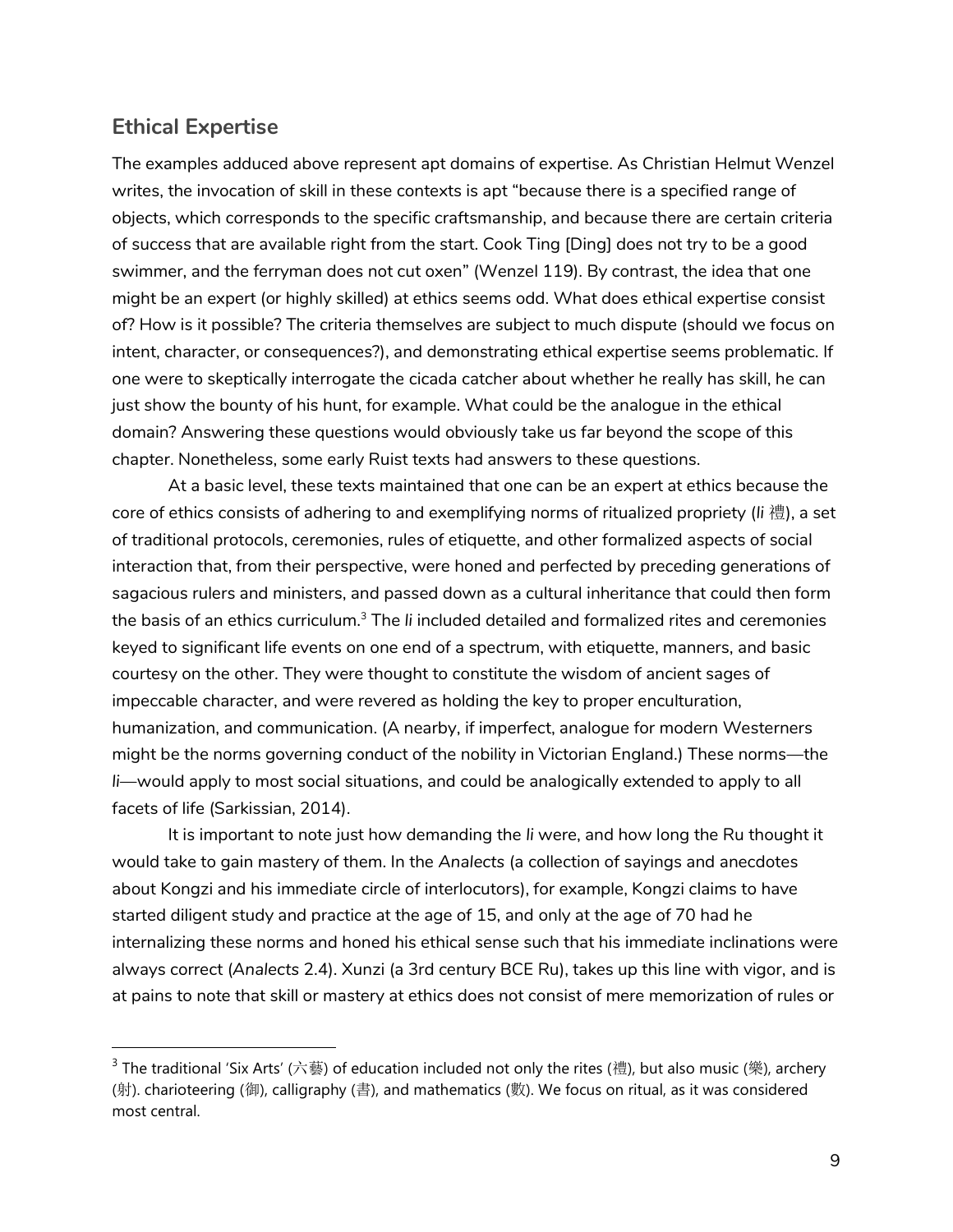rote mimicry of others, but must also involve grace, dignity, and an ability to elicit from others (especially those less conversant in the ceremony) appropriate feelings and attitudes.

Nonetheless, they maintain that ethical expertise is amenable to the kind of sustained, iterative improvement accompanying other forms of skill acquisition noted above, provided one has proper guidance. Justin Tiwald [\(2012\),](https://paperpile.com/c/Sfgud6/5aOB/?noauthor=1) for example, has explicated Xunzi's model of expertise by noting two kinds of ethical knowledge a student must master. The first is knowledge of general models (*fa* 法) of ethical behavior. Much of this will include knowledge of the *li* as well as paradigmatic instances of right actions, and can be fairly general at their level of description (e.g. one must not address one's parents in a disrespectful fashion). The second kind of knowledge concerns how to apply these models in one's own life. Both kinds of knowledge—though especially the second—require guidance by expert teachers or mentors (*shi* 師). "Ritual is that by which to correct your person. The teacher is that by which to correct your practice of ritual. If you are without ritual, then how will you correct your person? If you are without a teacher, how will you know that your practice of ritual is right?" [\(Hutton, 2014, p. 14\)](https://paperpile.com/c/Sfgud6/NvI7/?locator=14)

Anyone on the streets can become a Yu [a sage king]. How do I mean this? I say: that by which Yu was Yu was because he was *ren* [humane], *yi* [right], lawful, and correct. Thus, *ren*, *yi*, lawfulness, and correctness have patterns that can be known and can be practiced. However, people on the streets all have the material for knowing *ren*, *yi*, lawfulness, and correctness, and they all have the equipment for practicing *ren*, *yi*, lawfulness, and correctness. Thus, it is clear that they can become a Yu. [\(Hutton, 2014,](https://paperpile.com/c/Sfgud6/NvI7/?locator=254)  [p. 254\)](https://paperpile.com/c/Sfgud6/NvI7/?locator=254)

Teachers help the student to match these models of ethical behavior to particular circumstances. Through such guidance, the student is able to gradually deepen their understanding of the ethical life. They will come to see, for example, how the various models (the first kind of knowledge) hang together and form a coherent set, and how they instantiate a wider system of goods and values.<sup>4</sup>

Through such direct, personal, and experiential forms of learning, students can begin to note for themselves how various locutions or details of their comportment can signal respect, care, and consideration of others, and how their own conduct impacts and moves them. By noting their successes and failures, those pursuing ethical mastery can eventually achieve a kind of 'deliberative autonomy' whereby they no longer require the aid of teachers or mentors

 $4$  One might wonder *which* of the numerous kings and heroes of antiquity to take as models. Choosing from among them would likely require expertise of its own. Amy Olberding (2012), for example, has argued that the nature of Kongzi's expertise lay in his ability to identify true exemplars and articulate the coherence among them by developing by developing a shared vocabulary.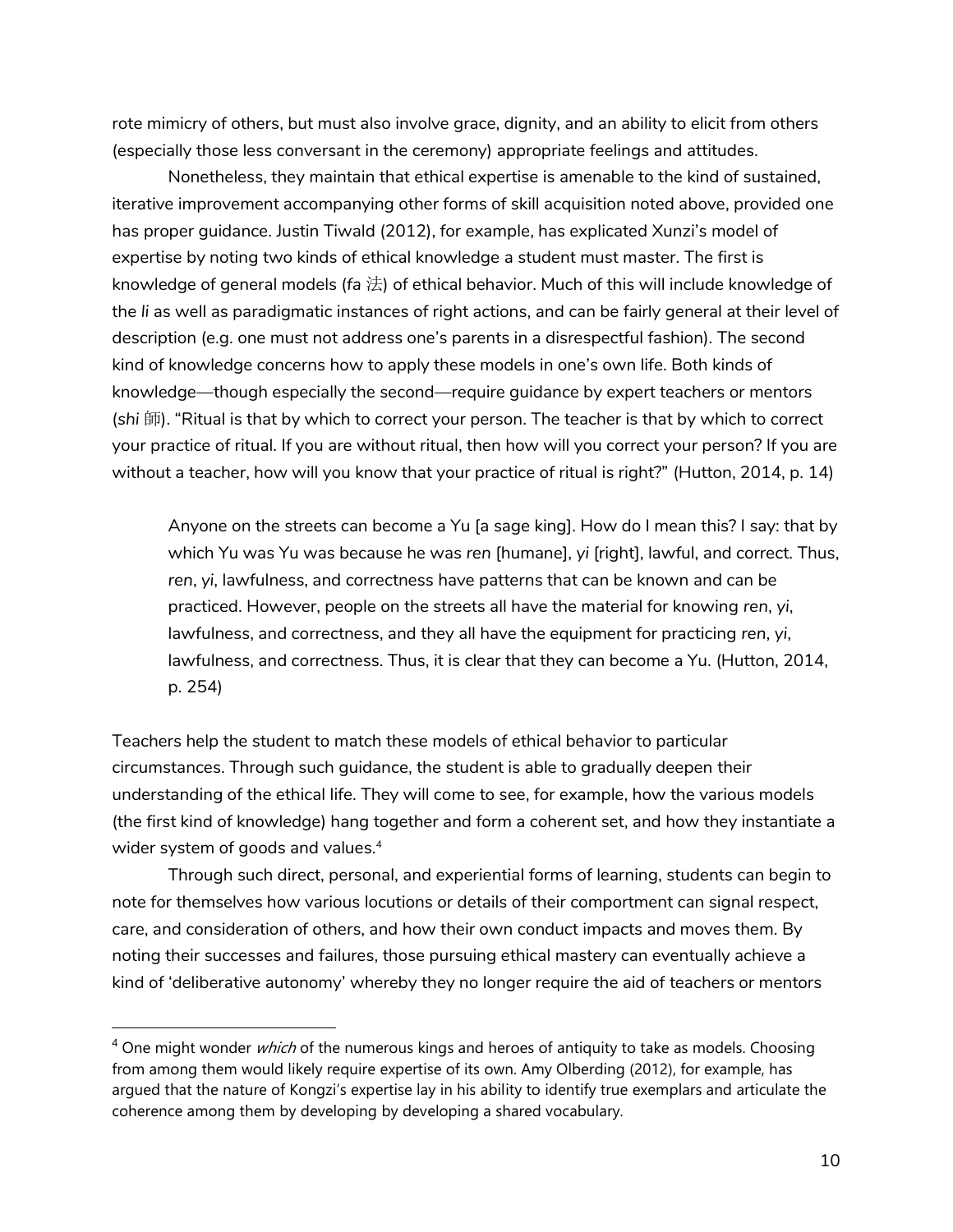to correct their practices, and can engage in reflection and self-correction in an effective manner themselves. Some have suggested that this overall picture of ethical knowledge or expertise cannot be readily assimilated into categories such as 'knowing that' or even 'knowing how'. Instead, some early Ruist texts contain a distinctive notion which we might understand as *knowing to*, as in knowing to act in the moment [\(Lai, 2012; Hetherington and Lai, 2015\).](https://paperpile.com/c/Sfgud6/H4QG+ukO1) This too can be understood as a kind of expert skill. Others, such as Aaron Stalnaker, have argued that particular virtues in these classical Ruist texts should be thought of as partially constituted by mastery of a certain set of skills [\(Stalnaker, 2010\).](https://paperpile.com/c/Sfgud6/OLek) Still others have characterized this kind of skill as driven by intuitive inclinations cultivated through the sustained accumulation of a broad range of concrete experiences. Borrowing from Antonio Damasio's *somatic marker* hypothesis [\(Damasio, 2006\),](https://paperpile.com/c/Sfgud6/0kNd) the current author has argued that expertise involves the honing of spontaneous inclination. According to Damasio, as one encounters particular situation types, one's mind is full of a diverse repertoire of latent inclinations attuned to the situation at hand via past experience. Each of these have a qualitative feel or valence (e.g. "that might be good," "this might be bad," etc.), working to limit the possible actions and outcomes to pursue. Sarkissian argues that this "fine-tunes and *accelerates* the decision-making process; at the limit, the correct course of action would come to mind immediately, with compelling emotional valence."

In completely novel situations, we may be at a loss for an appropriate response, leaving us immobile. Similarly, where social configurations trigger overlapping schemes associated with multiple markers, we may be perplexed and unsure how to react. This can occur, for example, in situations where we find individuals playing roles we are not accustomed to seeing them play or when we encounter individuals acting according to situational norms that conflict with our own. However, familiarity with a broad range of emotions, facilitated through exposure to literature, art, and social rituals, will allow one to perceive values in a wide range of scenarios, thus improving the likelihood of responding appropriately in any particular situation. [\(Sarkissian, 2010a, p. 7\)](https://paperpile.com/c/Sfgud6/R9ta/?locator=6)

When ethical skill advances sufficiently, and as one becomes recognized as trustworthy and reliable, the Ru maintain that one cultivates a felt presence or personal power (*de* 德), a kind of gravitas or charisma that accompanies one's behavior and judgments, lending one authority and rendering others cooperative and agreeable—disposed to defer to one's ethical expertise [\(Nivison, 2002; Sarkissian, 2010b, 2017; Barnwell, 2013\).](https://paperpile.com/c/Sfgud6/ondq+Bq2E+7jPY+ZyP9)

Thus far, the account of ethical expertise has focused largely on two early thinkers in the Ru school—namely, Kongzi and Xunzi. The 4th century BCE thinker Mengzi (better known to Westerners as Mencius), shares much in common with them. However, his model of expertise departs from theirs in distinct ways. A key passage occurs in *Mengzi* 6A7. There, Mengzi infers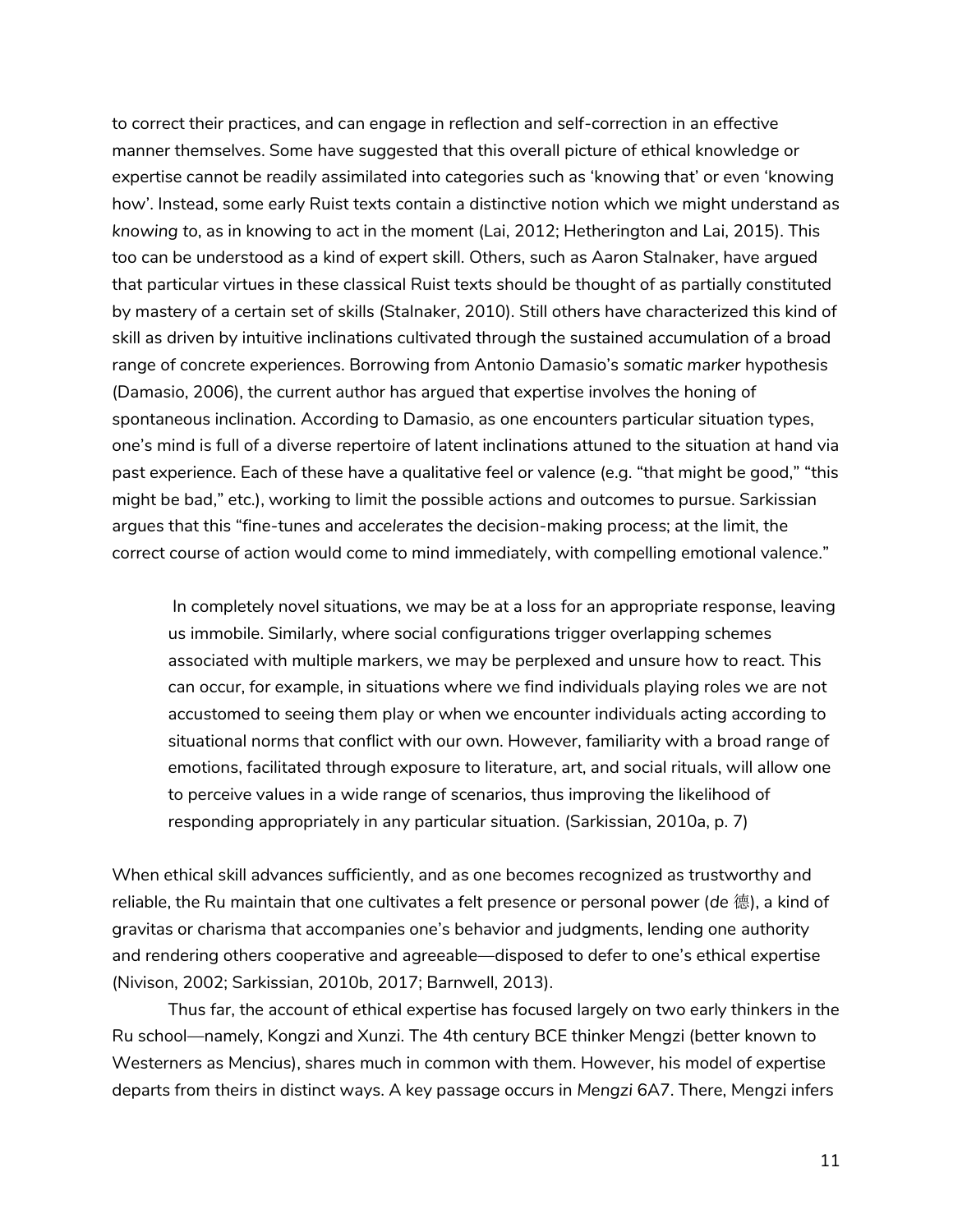that our sensory modalities each have built-in preferences, explaining why expert musicians can produce orchestrations that delight any who hear it, or why expert cooks can produce dishes that delight anyone who taste them. By analogy, the human heart (*xin* 心), the cite of cognition, affect, and volition (thus also translated as heart/mind) must have built-in preferences too. Mengzi claims that the sage kings venerated by the Ru (such as Yao and Shun) discovered what these were, and promulgated ethical standards of order (*li* 理) and rightness (*yi* 義) to others, who similarly delighted in them. In an extended discussion of this passage, Hutton claims that, for Mengzi, "the sages' moral knowledge consists in a developed ethical 'taste,' much as Yi Ya's culinary knowledge and Music Master Kuang's musical knowledge consist in a kind of cultivated expertise" [\(Hutton, 2002, p. 172\)](https://paperpile.com/c/Sfgud6/5UUu/?locator=172&suffix=emphasis%20added). On this view, "the sages are above all *connoisseurs of the human heart*. Their focus is inward, and what their special knowledge concerns is not so much human behavior in general and the way the world at large works *per se*, but rather what sorts of behaviors and states of affairs are most pleasing to the heart, given its innate preferences" (ibid., 174).

However, as Dobin Choi [\(2018\)](https://paperpile.com/c/Sfgud6/Wc2q/?noauthor=1) points out, if we take the analogy with Yi Ya and Shi Kuang seriously, it is more likely that Mengzi meant to analogize the sages' morally admirable behavior and personal example to Yi Ya's dishes and Music Master Kuang's compositions. The sages are not merely connoisseurs in the sense of being able to perceive what is morally good; rather, they *enact* moral goodness through their own persons and the virtues and values they exemplify. Upon contemplating the sages' behavior, other people delight in it, just as they do masterful dishes and compositions. This suggests a similar structure to all the analogies above: there is an expert who creates or uncovers something that elicits a sentiment of approval among the people, showing that people have innate preferences; moreover, the sentiment of approval elicited by the people itself instantiates or affirms the excellence of the expert creation.

The Ru were not alone in venerating cultural heroes of the past and holding them up as models of expertise to emulate. This was also the orientation of the Mohists, a rival school of thinkers similarly engaged in the project of social and political reform. They disagreed with the Ru on which figures were worthy of emulation and for what reasons, and their conception of expertise thus adverted to a distinct set of concerns. The Mohists rejected the idea that traditional customs, mores, and ceremonies ought to be taken as reliable guides to what is right. When they look to the sage kings as models, they do not include the sorts of cultural achievements and traditional practices that comprised the Ru curriculum and generally established as customary among the elite (such as lavish funerals for one's deceased parents). Rather, they argued that one must have an objective standard to define which customs are beneficial and ought to be perpetuated, and which are detrimental and ought to be abandoned or reformed. Importantly, they argued that the sage rules of antiquity ought to be followed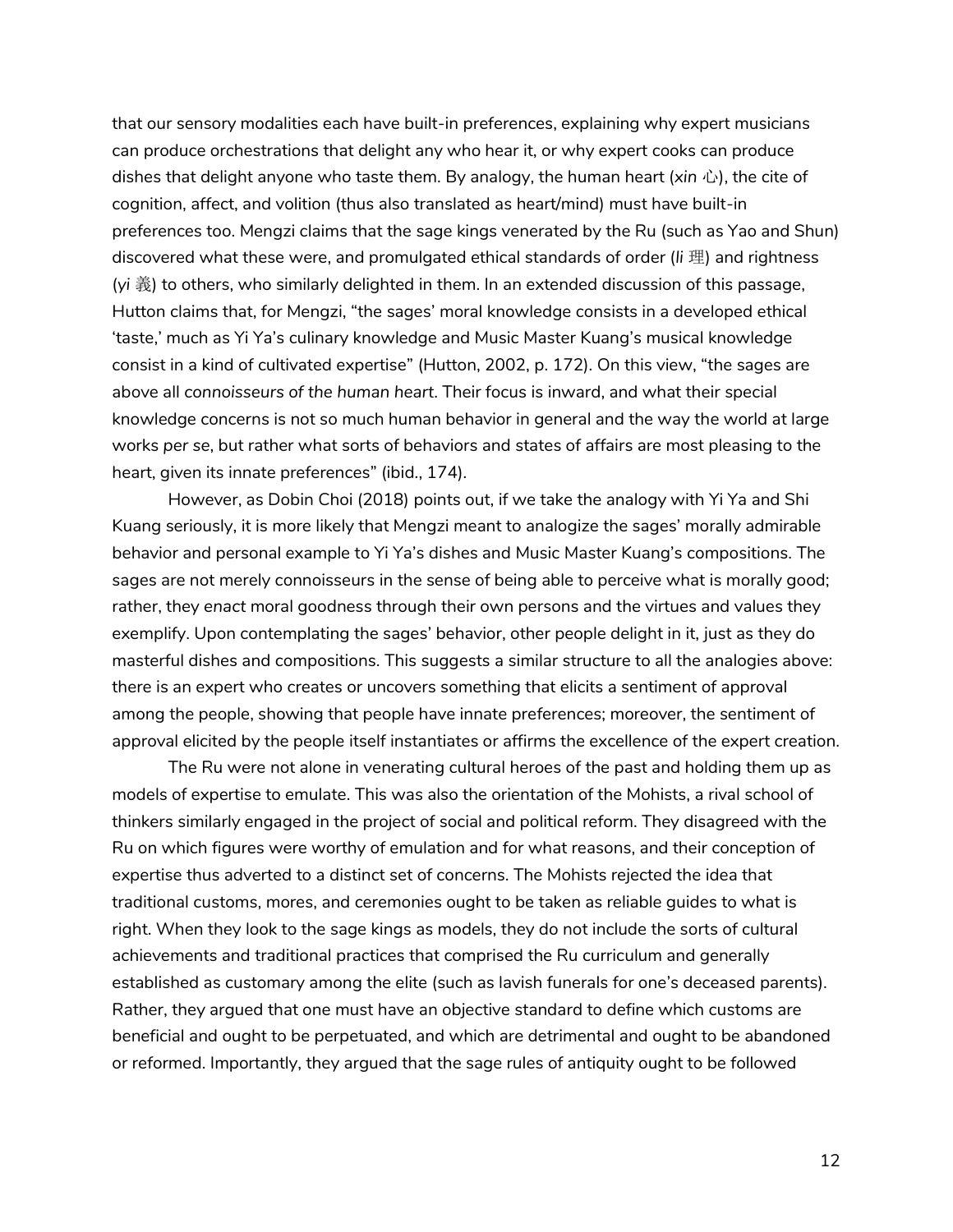because they modeled themselves on just such an objective standards—namely *Tian* 天 or Heaven, a supernatural agent of impartial concern.

It is said that there is no standard like Heaven. Heaven is broad and unselfish in its actions, and is generous in its bestowing without considering itself virtuous. Its radiance is enduring and does not decay. Therefore, the sage kings took it as the standard… Undoubtedly what Heaven desires is that there be mutual love and mutual benefit among people. [\(Johnston, 2009, p. 27\)](https://paperpile.com/c/Sfgud6/YWPz/?locator=27)

If this is so Heaven's intentions might be modeled by people directly. And such modeling is depicted as a kind of skill, analogous to those needed in crafts.

The hundred craftsmen make what is square with a square, make what is round with compasses, use a straight edge to establish what is straight, determine the horizontal with a water level, and the vertical with a plumb line. Whether skilled or unskilled, craftsmen all take these five things as standards. Skilled craftsmen are able to comply with these standards whilst unskilled craftsmen, even if they are unable to comply with them, will still surpass themselves if they follow them in their work. Thus the hundred craftsmen all have standards as a basis for their work. Nowadays, the greatest [achievement] is to bring order to the world and the next greatest is to bring order to a large country, but to attempt these things without reliance on standards is to compare unfavourably in wisdom with the hundred craftsmen. (ibid., 25)

Given this general sketch, we can now outline what ethical expertise consists of for the Mohists: an ability (that is, a capability or disposition) to discriminate and apply correct models or paradigms to current circumstances, with these models being the precedents of sage kings guided by, and conforming to, the will of Heaven. In an upshot, expert ethical action should promote the will of Heaven, which is to secure material benefit and care for all. According to Chad Hansen, the Mohists advert to this objective standard, yet remain dependent on teachers to guide one's application of the standard. The Mohists

… take for granted that things really are similar and different. On the basis of objective similarity and difference, we make socially approved distinctions. Once we have achieved virtuosity or competence in discriminating, we assume that our use is correct. Thus it is that Mozi cannot dispense with Confucius' teacher-student method of transmission even though he wants a more objective, realistic content. Our basic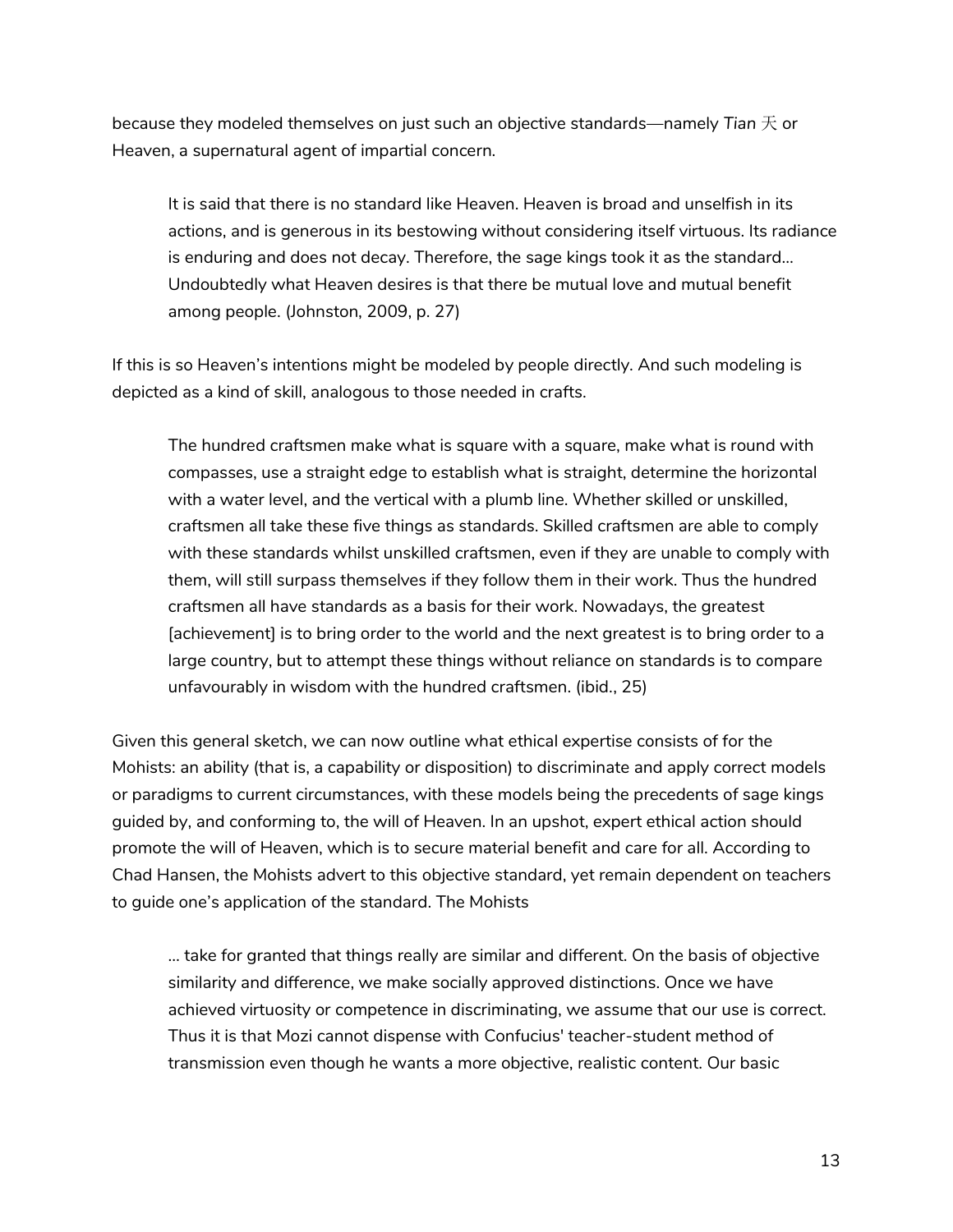linguistic skill in making distinctions requires a string of teacher-student embodiments. [\(Hansen, 1992, p. 104\)](https://paperpile.com/c/Sfgud6/1LAv/?locator=104)

Similarly, Chris Fraser argues that what drives ethical action for the Mohists "is mainly ability or know-how (*zhi* 知), which is largely the result of skill training. Moral education and cultivation thus are processes similar in important respects to skill development" [\(Fraser, 2016, p. 23\).](https://paperpile.com/c/Sfgud6/ceGF/?locator=23)

Action is regarded as a skilled response to things or situations. It is triggered by the agent's distinguishing a thing or situation as being of a certain kind and thus invoking a relevant, normatively appropriate response. Instead of tying agency to our capacity for reasoning, this model bases it primarily on our capacity to acquire and exercise skills and virtues. (ibid.,  $76$ )<sup>5</sup>

The Mohists advocate reforming governing structures and hierarchies so as to promote those who are just so skilled, who they deem the worthy (xian 賢). Good government requires this kind of ethical expertise, which in turn demands a degree of individual autonomy, or the ability to make such classifications oneself independent of one's superiors [\(Brindley, 2007\).](https://paperpile.com/c/Sfgud6/UuY3) In other words, making correct ethical judgments is a form of skill, and ethical failure results from a lack of such skill.

While diverging in certain important aspects, both the Ru and the Mohist conceptions of ethical expertise presuppose and rely upon the skilled matching of previously learned models to particular cases. Fraser [\(2009, p. 76\)](https://paperpile.com/c/Sfgud6/4w5C/?locator=76&noauthor=1) argues that we can take this general model as paradigmatic of classical conceptions of agency.

# **Concluding Thoughts / Future Research**

Several classical thinkers in the Chinese tradition thought that central agentic notions such as deliberating, choosing, and acting consisted of a kind of analogical reasoning. When one is deciding what to do or judging right from wrong, one analogizes the current case to a rehearsed set of models or prior examples that comprised one's basic education. Through this process, one sorts objects, actions, or entire states of affairs as falling under one classification or other. Prior learning provides one with response patterns to suit these various classifications.

<sup>&</sup>lt;sup>5</sup> Fraser argues that Xunzi, discussed previously, builds on the Mohist model by further emphasizing the importance of teachers and mentors in learning how to properly discriminate and apply models [\(Fraser,](https://paperpile.com/c/Sfgud6/ceGF/?locator=57)  [2016, p. 57\).](https://paperpile.com/c/Sfgud6/ceGF/?locator=57) In chapter 8 of his received text ("The Achievements of the  $Ru$ "), Xunzi claims that what distinguishes the great person from the petty person is precisely this ability to properly discriminate objects and categorize them correctly.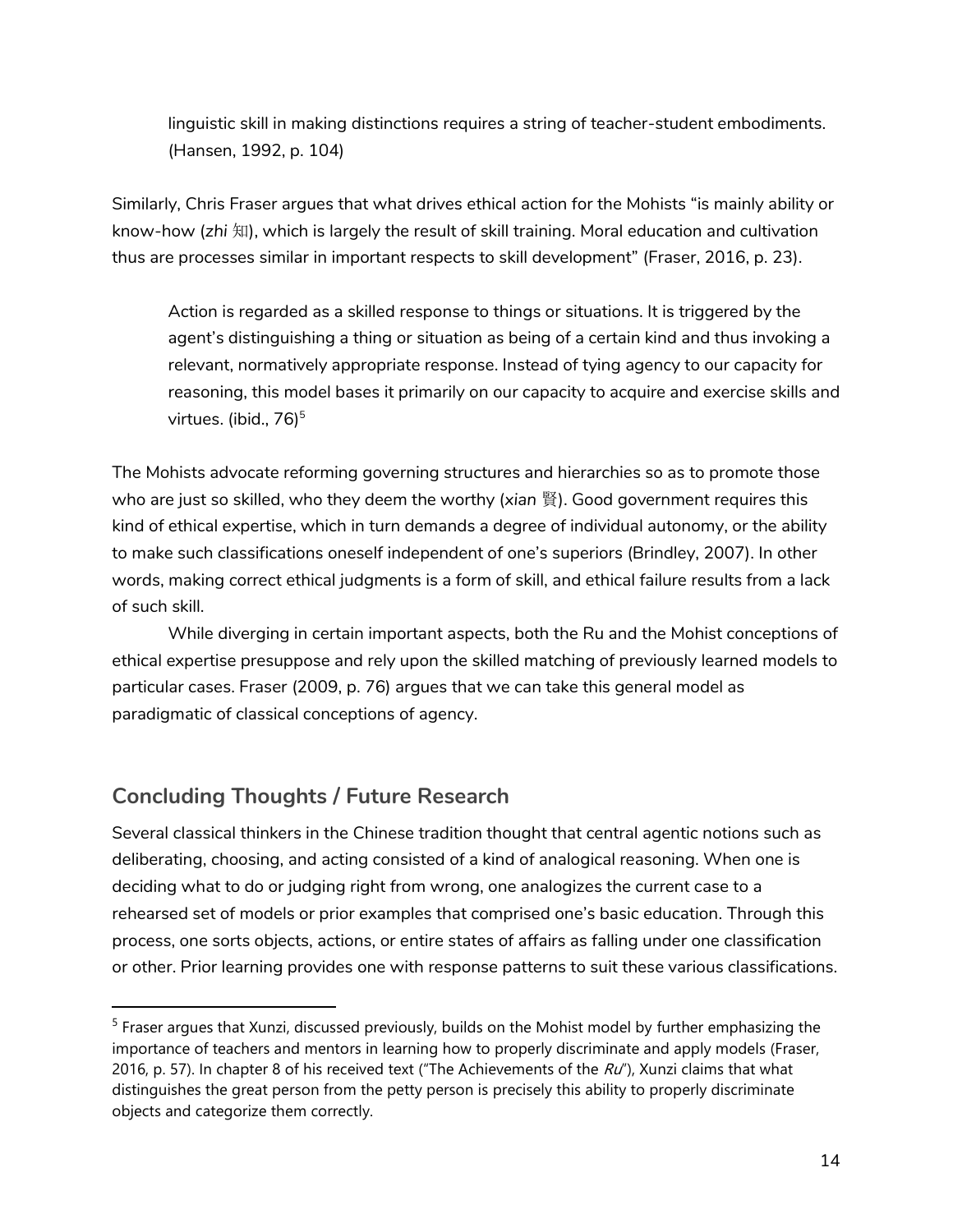To use an example, coming upon an instance where one might deem a person 'upright' (*zheng*   $E$ ) would require a skill to draw analogies between aspects of a person's conduct, reputation, etc., and a past paradigm of 'uprightness'. If the analogies are sufficiently strong, this would trigger relevant attitudes (e.g. admiration or deference) automatically. Judging the strength of analogy may require careful reasoning. Yet with a suitably rich experiential base from which to draw, implicit or explicit comparisons become more and more finely attuned. Over time, this process becomes less demanding and more spontaneous, and one's immediate inclinations to action align with normatively sanctioned responses. The crucial thing for present purposes is that this is a task that one can hone over time, gaining skill and mastery through incessant practice. The current author [\(Sarkissian, 2010a\)](https://paperpile.com/c/Sfgud6/R9ta) has suggested a cognitive model that might help to explicate the mechanisms underwriting such a practice. Further research can help to develop and refine this general picture. If true, it suggests that various forms or skill and expertise rest upon shared assumptions about normal, healthy forms of agency.

Put another way, the depictions of skill and expertise above might all be underwritten by a shared capacity for *pattern-recognition*. The cook in the *Zhuangzi* story understands the natural patterns in the ox so as to effectively carve it up without dulling his blade; the skillful ritual expert must understand the patterns of emotional reaction and response in his audience so as to properly execute the rite; and the perspicacious student must come to learn how certain small tokens of behavior or small turns of event routinely unfold and resonate with other phenomena. Future work might examine more carefully the connections between metaphysical notions such as patterning on the one hand, and epistemological capacities such as recognizing and analogizing on the other.<sup>6</sup>

#### **References**

[Barnwell, S. A. \(2013\) 'The evolution of the concept of de](http://paperpile.com/b/Sfgud6/7jPY) 德 in early China', *[Sino-Platonic](http://paperpile.com/b/Sfgud6/7jPY)  [Papers](http://paperpile.com/b/Sfgud6/7jPY)*[, 235.](http://paperpile.com/b/Sfgud6/7jPY)

[Barrett, N. F. \(2011\) 'Wuwei and Flow: Comparative Reflections on Spirituality, Transcendence,](http://paperpile.com/b/Sfgud6/N4Nm)  [and Skill in the Zhuangzi',](http://paperpile.com/b/Sfgud6/N4Nm) *[Philosophy East & West](http://paperpile.com/b/Sfgud6/N4Nm)*[. University of Hawai'i Press, 61\(4\), pp. 679–](http://paperpile.com/b/Sfgud6/N4Nm) [706.](http://paperpile.com/b/Sfgud6/N4Nm)

[Brindley, E. \(2007\) 'Human agency and the ideal of shang tong \(upward conformity\) in early](http://paperpile.com/b/Sfgud6/UuY3)  [Mohist writings',](http://paperpile.com/b/Sfgud6/UuY3) *[Journal of Chinese Philosophy](http://paperpile.com/b/Sfgud6/UuY3)*[. Blackwell Publishing Inc, 34\(3\), pp. 409](http://paperpile.com/b/Sfgud6/UuY3)–425.

 $6$  My thanks to Chris Fraser, Jing Hu, and David Wong for comments on previous drafts.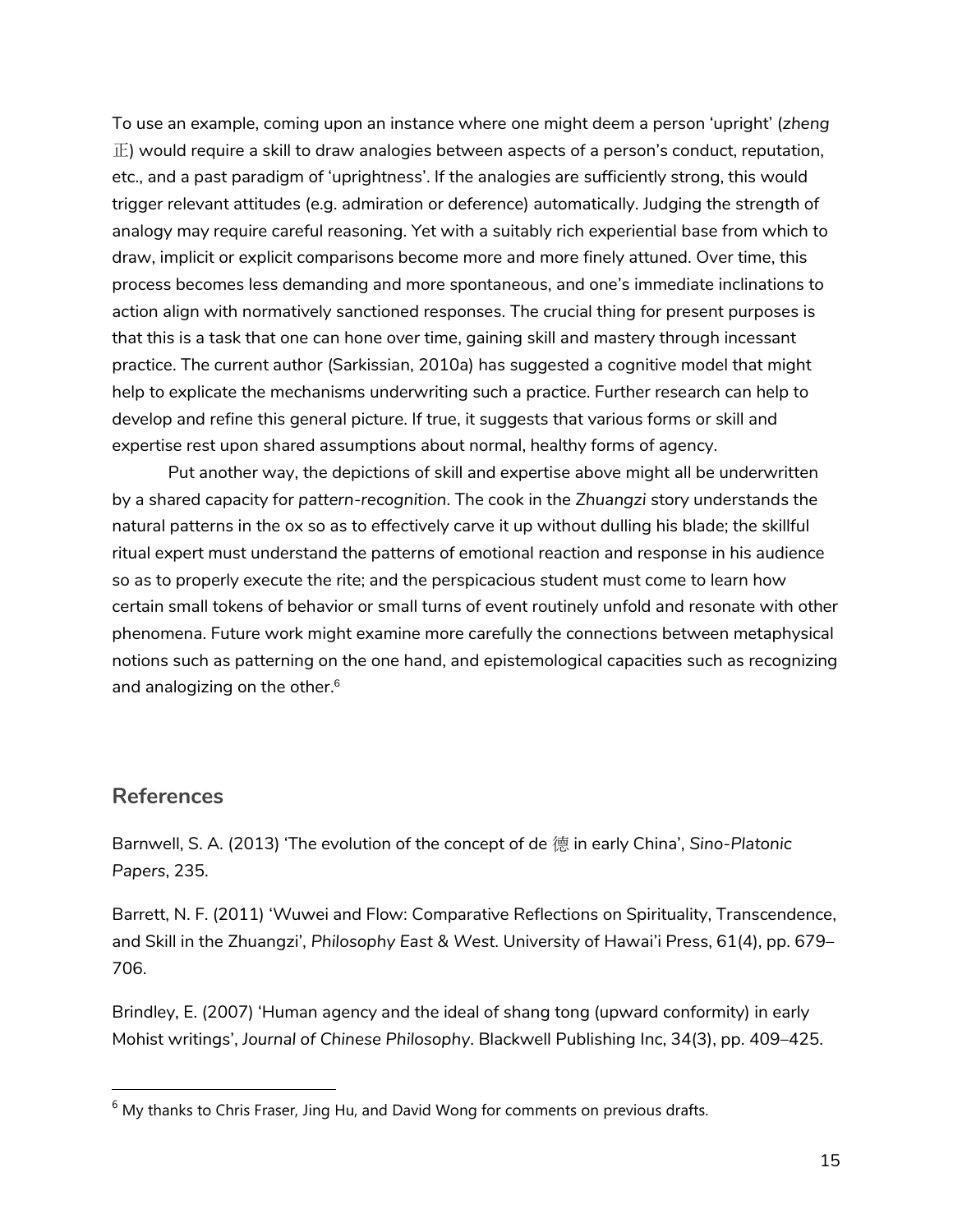[Choi, D. \(2018\) 'Moral Artisanship in Mengzi 6A7',](http://paperpile.com/b/Sfgud6/Wc2q) *[Dao](http://paperpile.com/b/Sfgud6/Wc2q)*[, 17\(3\), pp. 331](http://paperpile.com/b/Sfgud6/Wc2q)–348.

[Damasio, A. R. \(2006\)](http://paperpile.com/b/Sfgud6/0kNd) *[Descartes' Error](http://paperpile.com/b/Sfgud6/0kNd)*[. New York: Random House.](http://paperpile.com/b/Sfgud6/0kNd)

[Fraser, C. \(2009\) 'Action and agency in early Chinese thought',](http://paperpile.com/b/Sfgud6/4w5C) 中國哲學與文化. Guangxi Shi [Fan Da Xue Chu Ban She \(](http://paperpile.com/b/Sfgud6/4w5C)廣西師範大學出版社)., 5, pp. 217–239.

Fraser, C. (2014) 'Heart[-Fasting, Forgetting, and Using the Heart Like a Mirror: Applied](http://paperpile.com/b/Sfgud6/SM4m)  [Emptiness in the Zhuangzi', in Liu, J. and Berger, D. L. \(eds\)](http://paperpile.com/b/Sfgud6/SM4m) *[Conceptions of Nothingness in](http://paperpile.com/b/Sfgud6/SM4m)  [Asian Philosophy](http://paperpile.com/b/Sfgud6/SM4m)*[. New York: Routledge, pp. 197](http://paperpile.com/b/Sfgud6/SM4m)–212.

[Fraser, C. \(2016\)](http://paperpile.com/b/Sfgud6/ceGF) *The Philosophy of the Mòzĭ[: The First Consequentialists](http://paperpile.com/b/Sfgud6/ceGF)*[. Columbia University](http://paperpile.com/b/Sfgud6/ceGF)  [Press.](http://paperpile.com/b/Sfgud6/ceGF)

[Graham, A. C. \(2001\)](http://paperpile.com/b/Sfgud6/FLMS) *[Chuang Tzu: The Inner Chapters](http://paperpile.com/b/Sfgud6/FLMS)*[. Indianapolis: Hackett Publishing.](http://paperpile.com/b/Sfgud6/FLMS)

[Hansen, C. \(1992\)](http://paperpile.com/b/Sfgud6/1LAv) *[A Daoist Theory of Chinese Thought: A Philosophical Interpretation](http://paperpile.com/b/Sfgud6/1LAv)*[. New](http://paperpile.com/b/Sfgud6/1LAv)  [York: Oxford University Press.](http://paperpile.com/b/Sfgud6/1LAv)

[Hetherington, S. and Lai, K. L. \(2015\) 'Knowing](http://paperpile.com/b/Sfgud6/ukO1)-How and Knowing-To', in Bruya, B. (ed.) *[The](http://paperpile.com/b/Sfgud6/ukO1)  [Philosophical Challenge from China](http://paperpile.com/b/Sfgud6/ukO1)*[. Cambridge: MIT Press, p. 279-301.](http://paperpile.com/b/Sfgud6/ukO1)

[Hutton, E. L. \(2002\) 'Moral connoisseurship in Mengzi', in Liu, X. and Ivanhoe, P. J. \(eds\)](http://paperpile.com/b/Sfgud6/5UUu) *[Essays](http://paperpile.com/b/Sfgud6/5UUu)  [in the Moral Philosophy of Mengzi](http://paperpile.com/b/Sfgud6/5UUu)*[. Indianapolis: Hackett Publishing, pp. 163](http://paperpile.com/b/Sfgud6/5UUu)–186.

[Hutton, E. L. \(2014\)](http://paperpile.com/b/Sfgud6/NvI7) *[Xunzi: The Complete Text](http://paperpile.com/b/Sfgud6/NvI7)*[. Princeton: Princeton University Press.](http://paperpile.com/b/Sfgud6/NvI7)

[Johnston, I. \(2009\)](http://paperpile.com/b/Sfgud6/YWPz) *[The Mozi: A Complete Translation](http://paperpile.com/b/Sfgud6/YWPz)*[. Hong Kong: Chinese University Press.](http://paperpile.com/b/Sfgud6/YWPz)

[Lai, K. L. \(2012\) 'Knowing to act in the moment: examples from Confucius' Analects',](http://paperpile.com/b/Sfgud6/H4QG) *[Asian](http://paperpile.com/b/Sfgud6/H4QG)  [Philosophy](http://paperpile.com/b/Sfgud6/H4QG)*[. Taylor \& Francis, 22\(4\), pp. 347](http://paperpile.com/b/Sfgud6/H4QG)–364.

Moeller, H.-[G. and D'Ambrosio, P. J. \(2017\)](http://paperpile.com/b/Sfgud6/NtHl) *[Genuine Pretending: On the Philosophy of the](http://paperpile.com/b/Sfgud6/NtHl)  [Zhuangzi](http://paperpile.com/b/Sfgud6/NtHl)*[. Columbia University Press.](http://paperpile.com/b/Sfgud6/NtHl)

[Møllgaard, E. \(2007\)](http://paperpile.com/b/Sfgud6/le00) *[An Introduction to Daoist Thought: Action, Language, and Ethics in](http://paperpile.com/b/Sfgud6/le00)  [Zhuangzi](http://paperpile.com/b/Sfgud6/le00)*[. London: Routledge.](http://paperpile.com/b/Sfgud6/le00)

[Nakamura, J. and Csikszentmihalyi, M. \(2014\) 'The concept of flow', in](http://paperpile.com/b/Sfgud6/7JaQ) *[Flow and the](http://paperpile.com/b/Sfgud6/7JaQ)  [Foundations of Positive Psychology](http://paperpile.com/b/Sfgud6/7JaQ)*[. Springer, Dordrecht, pp. 239](http://paperpile.com/b/Sfgud6/7JaQ)–263.

[Nivison, D. \(2002\) 'De \(te\): Virtue or power', in Cua, A. S. \(ed.\)](http://paperpile.com/b/Sfgud6/ZyP9) *[Encyclopedia of Chinese](http://paperpile.com/b/Sfgud6/ZyP9)  [Philosophy](http://paperpile.com/b/Sfgud6/ZyP9)*[. London: Routledge, pp. 234](http://paperpile.com/b/Sfgud6/ZyP9)–237.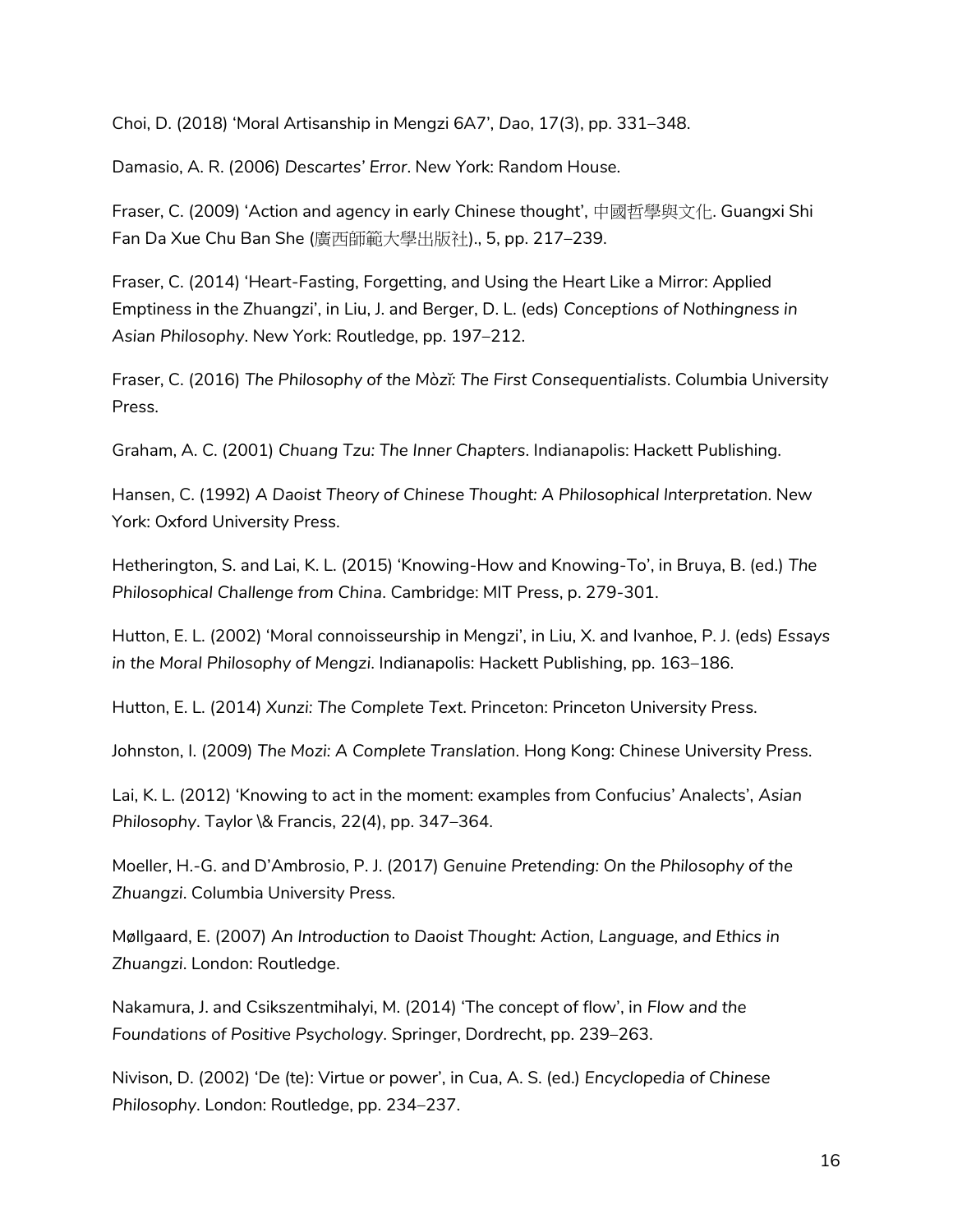[Olberding, A. \(2012\)](http://paperpile.com/b/Sfgud6/FzhI) *[Moral Exemplars in the Analects: The Good Person is That](http://paperpile.com/b/Sfgud6/FzhI)*[. New York:](http://paperpile.com/b/Sfgud6/FzhI)  [Routledge.](http://paperpile.com/b/Sfgud6/FzhI)

[Puett, M. \(2001\)](http://paperpile.com/b/Sfgud6/UMpo) *[The Ambivalence of Creation: Debates Concerning Innovation and Artifice in](http://paperpile.com/b/Sfgud6/UMpo)  [Early China](http://paperpile.com/b/Sfgud6/UMpo)*[. Stanford: Stanford University Press.](http://paperpile.com/b/Sfgud6/UMpo)

[Sarkissian, H. \(2010a\) 'Confucius and the effortless life of virtue',](http://paperpile.com/b/Sfgud6/R9ta) *[History of Philosophy](http://paperpile.com/b/Sfgud6/R9ta)  [Quarterly](http://paperpile.com/b/Sfgud6/R9ta)*[, 27\(1\), pp. 1](http://paperpile.com/b/Sfgud6/R9ta)–16.

[Sarkissian, H. \(2010b\) 'Minor tweaks, major payoffs: The pro](http://paperpile.com/b/Sfgud6/ondq)blems and promise of situationism [in moral philosophy',](http://paperpile.com/b/Sfgud6/ondq) *[Philosopher's Imprint](http://paperpile.com/b/Sfgud6/ondq)*[. Citeseer, 10\(9\), pp. 1](http://paperpile.com/b/Sfgud6/ondq)–15.

[Sarkissian, H. \(2014\) 'Ritual and rightness in the](http://paperpile.com/b/Sfgud6/6Lo3) *[Analects](http://paperpile.com/b/Sfgud6/6Lo3)*[', in Olberding, A. \(ed.\)](http://paperpile.com/b/Sfgud6/6Lo3) *[Dao](http://paperpile.com/b/Sfgud6/6Lo3)  [Companion to the Analects](http://paperpile.com/b/Sfgud6/6Lo3)*[. Springer Netherlands \(Dao Companions to Chinese Philosophy, 4\),](http://paperpile.com/b/Sfgud6/6Lo3)  [pp. 95](http://paperpile.com/b/Sfgud6/6Lo3)–116.

[Sarkissian, H. \(2017\) 'Situationism, M](http://paperpile.com/b/Sfgud6/Bq2E)anipulation, and Objective Self-Awareness', *[Ethical theory](http://paperpile.com/b/Sfgud6/Bq2E)  [and moral practice: an international forum](http://paperpile.com/b/Sfgud6/Bq2E)*[. Springer Netherlands, 20\(3\), pp. 489](http://paperpile.com/b/Sfgud6/Bq2E)–503.

[Singh, D. \(2014\) 'Zhuangzi, Wuwei, and the Necessity of Living Naturally: A Reply to Xunzi's](http://paperpile.com/b/Sfgud6/elTu)  [Objection',](http://paperpile.com/b/Sfgud6/elTu) *[Asian Philosophy](http://paperpile.com/b/Sfgud6/elTu)*[. Routledge, 24\(3\), pp. 212](http://paperpile.com/b/Sfgud6/elTu)–226.

[Slingerland, E. \(2000\) 'Effortless action: The Chinese spiritual ideal of wu](http://paperpile.com/b/Sfgud6/PGKY)-wei', *[Journal of the](http://paperpile.com/b/Sfgud6/PGKY)  [American Academy of Religion. American Academy of Religion](http://paperpile.com/b/Sfgud6/PGKY)*[. Oxford University Press, 68\(2\),](http://paperpile.com/b/Sfgud6/PGKY)  [pp. 293](http://paperpile.com/b/Sfgud6/PGKY)–327.

[Slingerland, E. \(2007\)](http://paperpile.com/b/Sfgud6/Vqsu) *[Effortless Action: Wu-wei as Conceptual Metaphor and Spiritual Ideal in](http://paperpile.com/b/Sfgud6/Vqsu)  [Early China](http://paperpile.com/b/Sfgud6/Vqsu)*[. Oxford University Press, USA.](http://paperpile.com/b/Sfgud6/Vqsu)

[Stalnaker, A. \(2010\) 'Virtue as mastery in early Confucianism',](http://paperpile.com/b/Sfgud6/OLek) *[The Journal of religious ethics](http://paperpile.com/b/Sfgud6/OLek)*[.](http://paperpile.com/b/Sfgud6/OLek)  [Wiley Online Library, 38\(3\), pp. 404](http://paperpile.com/b/Sfgud6/OLek)–428.

[Tiwald, J. \(2012\) 'Xunzi on moral expertise',](http://paperpile.com/b/Sfgud6/5aOB) *[Dao](http://paperpile.com/b/Sfgud6/5aOB)*[. Springer Netherlands, 11\(3\), pp. 275](http://paperpile.com/b/Sfgud6/5aOB)–293.

[Wenzel, C. H. \(2003\) 'Ethics and Zhuangzi: Awareness, freedom, and autonomy',](http://paperpile.com/b/Sfgud6/kdA1) *[Journal of](http://paperpile.com/b/Sfgud6/kdA1)  [Chinese philosophy](http://paperpile.com/b/Sfgud6/kdA1)*[. Wiley Online Library, 30\(1\), pp. 115](http://paperpile.com/b/Sfgud6/kdA1)–126.

[Yearley, L. H. \(1996\) 'Zhuangzi's understanding of skillfulness and the ultimate spiritual state',](http://paperpile.com/b/Sfgud6/aJfU)  [in Ivanhoe, P. J. and Kjellberg, P. \(eds\)](http://paperpile.com/b/Sfgud6/aJfU) *[Essays on Skepticism, Relativism, and Ethics in the](http://paperpile.com/b/Sfgud6/aJfU)  [Zhuangzi](http://paperpile.com/b/Sfgud6/aJfU)*[. Albany: State University of New York Press, pp. 152](http://paperpile.com/b/Sfgud6/aJfU)–182.

[Ziporyn, B. \(2009\)](http://paperpile.com/b/Sfgud6/m6SH) *[Zhuangzi: The Essential Writings with Selections from Traditional](http://paperpile.com/b/Sfgud6/m6SH)*